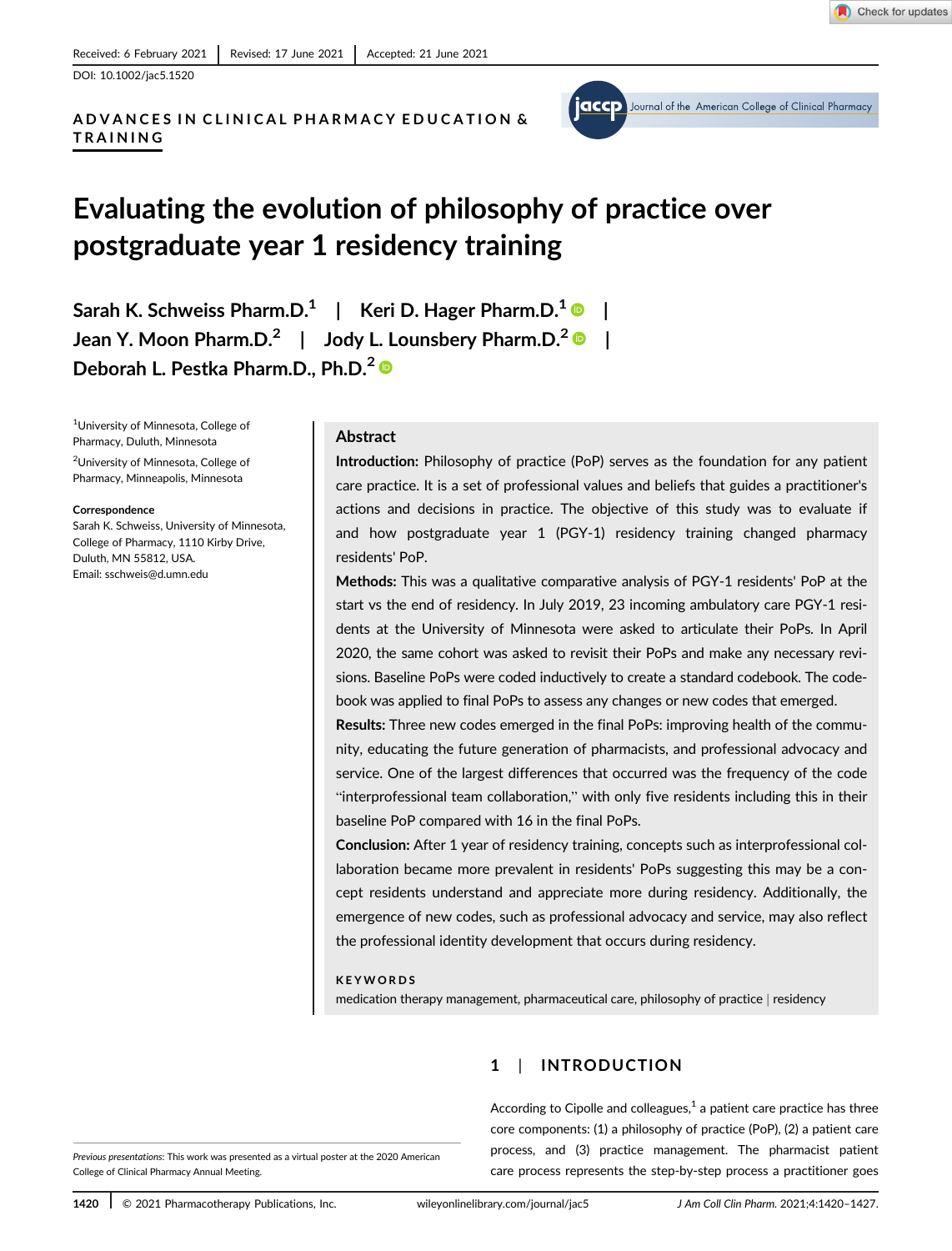through when providing patient care, while practice management is all the necessary resources and support to provide care in an efficient and productive manner. $2,3$  PoP, on the other hand, serves as the foundation of the practice, as it is a set of professional values and beliefs that all practitioners have to guide their actions and decisions in practice. $1$  PoP can sometimes be confused with ethics. However, what distinguishes PoP is that it is practice specific, whereas it has been argued that a single ethical code could exist for most health care professionals. $4$  PoP may be tailored to one's unique practice setting; therefore, not everyone's may be the exact same. Nevertheless, to ensure consistency in practice delivery, there is also a need for professional adoption of core PoP tenets for pharmacists providing direct patient care.<sup>4</sup>

When pharmacists provide comprehensive medication management (CMM), five core tenets have been proposed to serve as the basis for PoP for the profession: (1) meeting a societal need, (2) assuming responsibility for optimizing medication use, (3) embracing a patient-centered approach, (4) caring through an ongoing patientpharmacist relationship, and (5) working as a collaborative member of the health care team.<sup>5</sup> Despite the core tenets of pharmacy's PoP being defined, it is unclear how broadly they have been adopted across the profession and included in pharmacy school curricula. As PoP guides what a pharmacist does in practice, a unified professional PoP is critical for providing fidelity to CMM practice.<sup>6</sup> This uniformity of philosophy is needed to ensure consistency in the delivery of highquality care to all patients. In addition, a clear understanding of what guides one's behaviors and actions in practice helps the pharmacist to both model and communicate the meaning and rationale for pharmacists providing CMM more articulately and effectively with patients and the care team.<sup>5</sup> Yet, while significant attention has been paid to creating a consistent pharmacist patient care process for pharmacists providing CMM,3,7-9 less attention has been paid to the underlying philosophy that guides that process.

PoP serves as the "why" behind what pharmacists do in practice, and is a critical component of developing a professional identity.<sup>10</sup> Previous research has examined PoP of both student pharmacists and pharmacists providing  $CMM$ <sup>5,11</sup> However, residency training often serves as a pivotal transition time in professional identity development.<sup>12,13</sup> Therefore, it is important to understand pharmacy residents' PoP at the beginning of residency and how residency may impact the evolution of their PoP. To better understand this progression from novice student pharmacist to experienced CMM practitioner, the goal of this study was to evaluate if and how pharmacists' PoPs change because of postgraduate year 1 (PGY-1) residency training.

## 2 | METHODS

#### 2.1 | Program setting

The University of Minnesota (UMN) PGY-1 pharmacy residency program is a multisite, multi-health system program centered on the

SCHWEISS ET AL. **1421** SCHWEISS ET AL.

practice of pharmaceutical care.<sup>1,14</sup> In 2019, the residents completed training across 19 sites within 16 health care organizations in Minnesota and spent more than 50% of their time in ambulatory care practice. Although each site offers diversity in geography, practice infrastructure, and population served, each resident is trained in a high-quality patient care service providing CMM. $<sup>15</sup>$  This is defined by</sup> meeting with a patient (and potentially their caregiver) and comprehensively assessing all of their medications to ensure that each one is indicated, effective, safe, and able to be taken as intended. If, during this process, the pharmacist identifies any medication-related problems, they work with the patient and the care team to resolve them and continue to follow up with the patient to ensure that they are meeting their health care goals.<sup>8</sup> Additionally, pharmacist preceptors consistently work within interprofessional teams, utilize collaborative practice agreements, and bill for services.

## 2.2 | Collecting baseline philosophies of practice

In July 2019, at the start of the 2019-2020 residency year, incoming UMN PGY-1 pharmacy residents were asked to articulate their baseline PoP and submit their response via Qualtrics (Qualtrics, Provo, UT) within 1 week (file available upon request). Responses were compiled and a copy of each resident's baseline PoP was sent to them individually in a Word document.

This study was reviewed by the University of Minnesota's IRB and was deemed not human research.

## 2.3 | Philosophy of practice learning activities and collecting final philosophies of practice

To facilitate residents' reflection on philosophy of practice, in August 2019, they attended a one-hour educational session focused on the principles of CMM. They received a brief overview of the concepts of (1) PoP, (2) the pharmacist's patient care process, and (3) practice management and how these concepts tie to the practice of CMM. At the end of the session, they were encouraged to reevaluate the PoP they had written in July and revise it as necessary throughout their residency year.

In April 2020, residents attended a one-hour educational session via Zoom (Zoom Video Communications, Inc., San Jose, California) where the topic of PoP was revisited. At the conclusion of the April session, residents were asked to submit their revised PoP with track changes to the program's online submission site within 5 days.

## 2.4 | End of residency philosophy of practice small group discussions

To better understand if and how residents' PoP may have changed during residency and the factors that led to those changes, small group discussions occurred with the residents in May 2020. Residents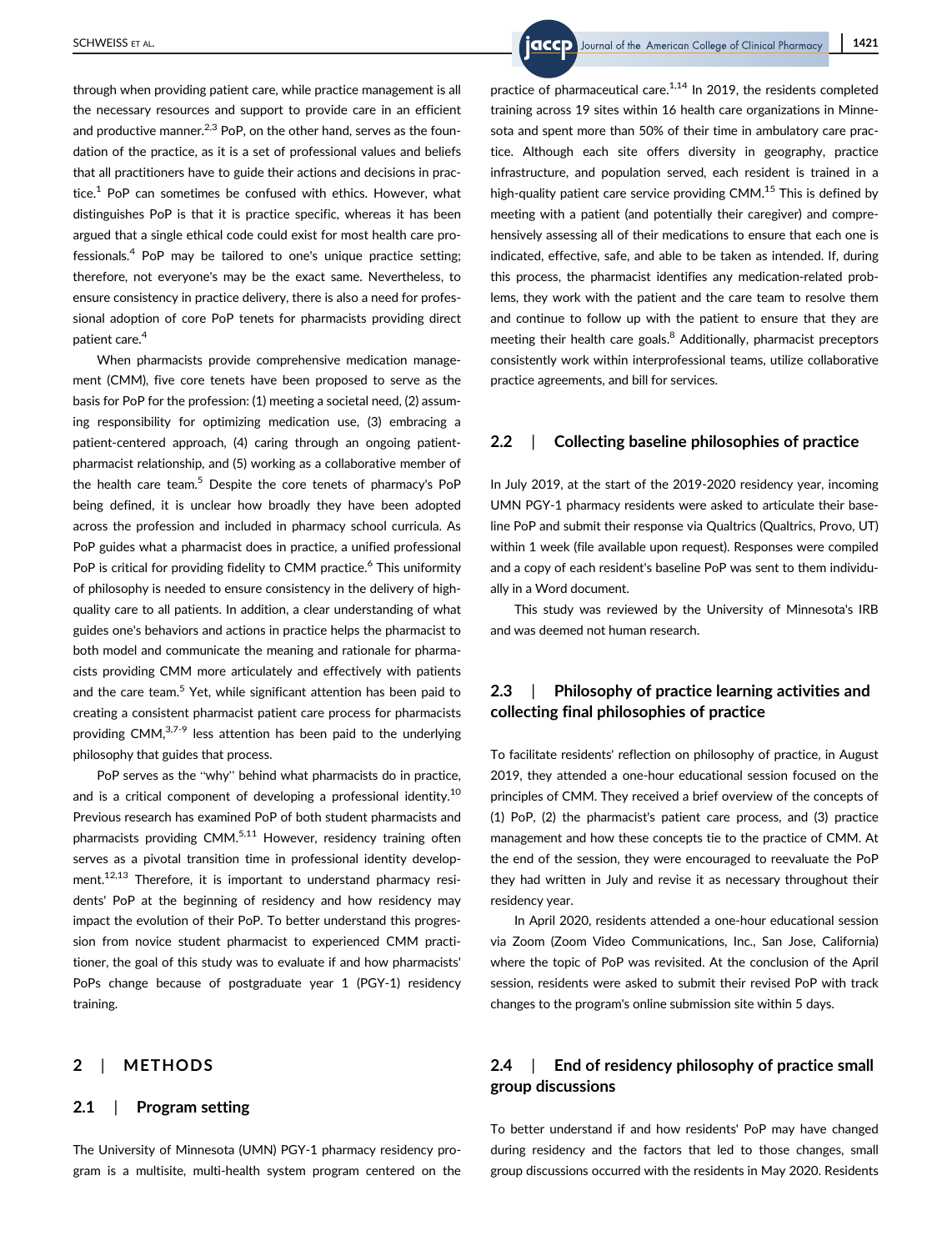were split into groups of 4-5 and participated in 45-minute discussions via Zoom. Discussions, led by members of the residency team (discussion guide available upon request), were recorded via Zoom, and were transcribed.

#### 2.5 | Data analysis

Using a qualitative approach and an inductive process, three members of the research team (Schweiss, Hager, Pestka) independently reviewed all resident baseline PoPs and documented emergent codes. Codes were defined as salient and distinct topics or concepts included in PoPs. The three researchers then met to discuss codes and definitions and came to consensus to create a codebook. Not knowing how residents may conceptualize the CMM PoP, an inductive coding process was used rather than relying on the previously stated five core tenets of CMM PoP as the initial coding schema. This provided the advantage of allowing for a constant comparative approach<sup>16</sup> by not only examining how residents conceptualized their PoP, but also considering how the core tenets and definitions may be interpreted or modified. One researcher (Schweiss) applied the codebook to all baseline PoPs using the comments feature in Word (Microsoft, Redmond, Washington). Segmenting of the data (defined as the data that were selected to be coded) and application of codes were reviewed and confirmed by two additional researchers (Pestka, Lounsbery).

A similar process was applied to analyzing the revised PoPs. One researcher (Schweiss) applied the codebook to the revised PoPs while also examining the data for any emergent codes. The application of codes was similarly reviewed by two additional researchers (Pestka, Lounsbery). Any emergent codes that came out of the revised PoPs were added to the codebook and the final codebook was applied to both the baseline and revised PoPs. This work was completed in accordance with the Standards for Reporting Qualitative Research (SRQR).<sup>17</sup>

## 3 | RESULTS

There were 26 PGY-1 residents at the beginning of the residency year. Twenty-three residents completed both baseline and final PoPs and were included in the analysis. Resident demographics are summarized in Table 1.

## 3.1 | Changes in PoPs from baseline to end of residency

During baseline coding, there were six codes that emerged from residents' PoPs. However, when reviewing residents' final PoPs, three new codes occurred: (1) improving the health of the community, (2) educating the future generation of pharmacists, and (3) professional advocacy and service. As a result, a final codebook made up of nine codes and definitions was applied to code all baseline and final PoPs (Table 2). Table 2 also illustrates how the frequency of codes changed from residents' baseline PoP to their final. Representative quotes for

#### **TABLE 1** Resident characteristics  $(N = 23)$

| Characteristic                                                        | n (%)       |  |
|-----------------------------------------------------------------------|-------------|--|
| Gender                                                                |             |  |
| Male                                                                  | 4 (17%)     |  |
| Female                                                                | 19 (83%)    |  |
| Age                                                                   |             |  |
| Mean (min, max)                                                       | 26 (24, 34) |  |
| Pharmacy school graduation year                                       |             |  |
| 2018                                                                  | 1 (4%)      |  |
| 2019                                                                  | 22 (96%)    |  |
| Previous PoP education (didactic or experiential)                     |             |  |
| Yes                                                                   | 13 (57%)    |  |
| No                                                                    | 9 (39%)     |  |
| Unsure                                                                | 1 (4%)      |  |
| Previous PoP education outside of didactic or experiential curriculum |             |  |
| Yes                                                                   | 1 (4%)      |  |
| No                                                                    | 21 (91%)    |  |
| Unsure                                                                | 1 (4%)      |  |
| Previous pharmacy work experience                                     |             |  |
| Community chain pharmacy                                              | 18 (78%)    |  |
| Community independent pharmacy                                        | 8 (35%)     |  |
| Community clinic pharmacy                                             | 5 (22%)     |  |
| Ambulatory care pharmacy                                              | 3(13%)      |  |
| Long term care pharmacy                                               | 1 (4%)      |  |
| Hospital pharmacy                                                     | 7 (30%)     |  |
| Other <sup>a</sup>                                                    | 5 (22%)     |  |
| Pharmacy graduation state                                             |             |  |
| lowa                                                                  | 1 (4%)      |  |
| Minnesota                                                             | 13 (57%)    |  |
| Missouri                                                              | 1 (4%)      |  |
| North Carolina                                                        | 1 (4%)      |  |
| South Dakota                                                          | 4 (17%)     |  |
| Texas                                                                 | 1 (4%)      |  |
| Washington                                                            | 1 (4%)      |  |
| Wisconsin                                                             | 1 (4%)      |  |

Abbreviation: PoP, philosophy of practice.

aResearch, association management, specialty clinic pharmacy, comprehensive medication management, patient recruitment.

each code were selected from residents' baseline and final PoPs by the research team to provide examples of how the residents spoke to each code within their PoPs. The following describes each identified code that presented:

#### 3.1.1 | Providing patient-centered care

Residents expressed this code as providing care that addresses the patient's primary concerns, keeping the patient at the center of all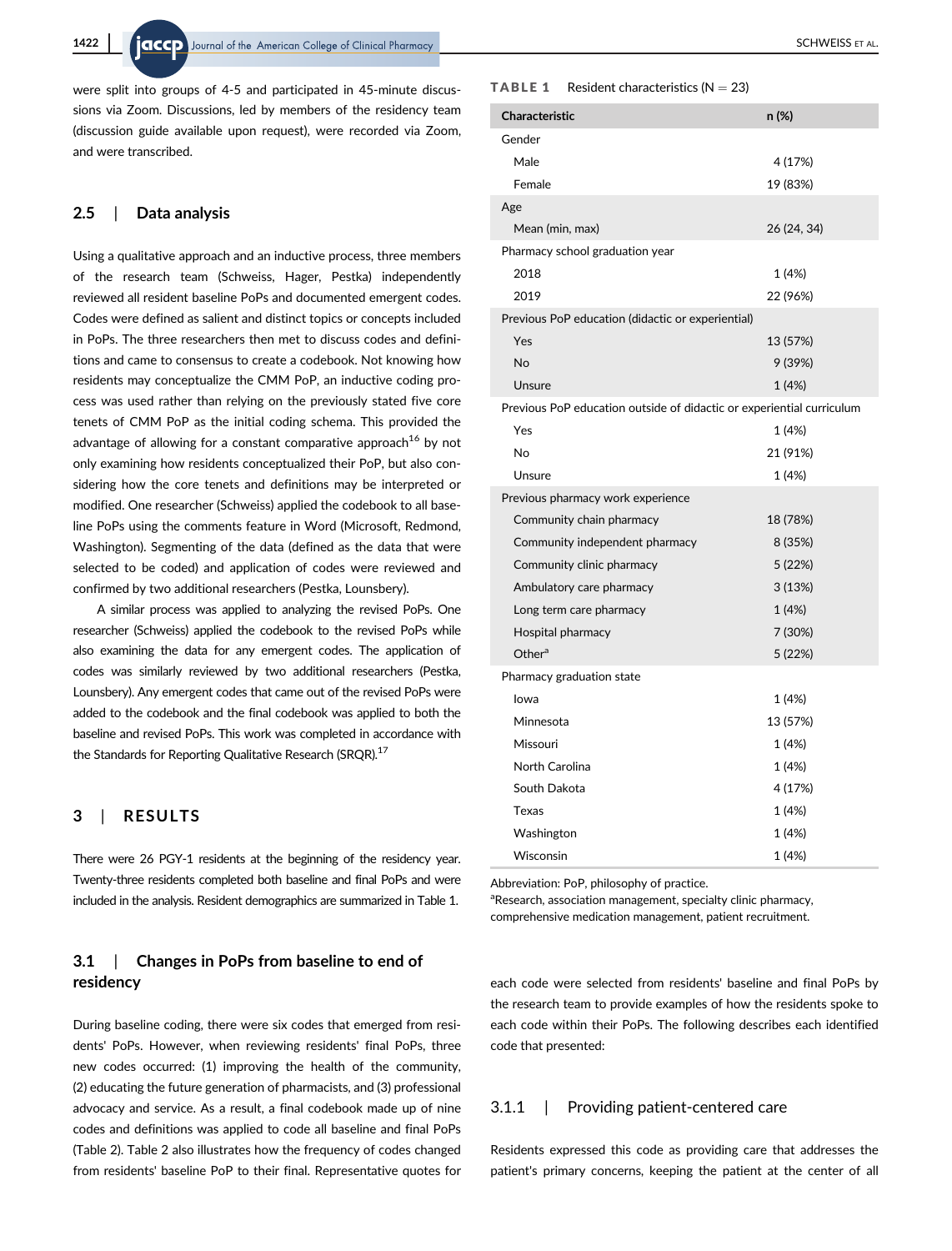## TABLE 2 Identified resident philosophy of practice codes along with definitions and frequencies

| Code                                                                                 | <b>Definition</b>                                                                                                                                                                                                                                                                                                                                                                                                                                                                       | Baseline n (%) | Final $n$ (%) |
|--------------------------------------------------------------------------------------|-----------------------------------------------------------------------------------------------------------------------------------------------------------------------------------------------------------------------------------------------------------------------------------------------------------------------------------------------------------------------------------------------------------------------------------------------------------------------------------------|----------------|---------------|
| 1. Providing patient-centered care                                                   | • Providing care that addresses the patient's primary<br>concerns, keeps the patient at the center of all<br>health care decisions, and involves advocating for<br>the patient<br>• Setting treatment goals with the patient's interests,<br>beliefs, values, and other factors in mind (ie,<br>individualized treatments)<br>• Providing holistic care                                                                                                                                 | 19 (83%)       | 20 (87%)      |
| 2. Roles and responsibilities in the patient-<br>pharmacist therapeutic relationship | • Developing trusting relationships<br>• Engaging the patient in their care through shared<br>decision-making<br>• The importance of effective communication<br>(including active listening) in developing and<br>maintaining patient relationships<br>• Showing empathy, respect, and compassion towards<br>the patient<br>• Maintaining an ongoing relationship with the patient<br>• Empowering patients                                                                             | 17 (74%)       | 18 (78%)      |
| 3. Providing quality care                                                            | • Applying clinical guidelines, pharmacotherapy<br>knowledge, and scientific literature<br>• Practicing at the top of one's license<br>• Optimizing medication use<br>o Providing care that ensures medications are<br>indicated, effective, safe, and the patient is<br>taking the medication as intended<br>• Practicing evidence-based practice<br>• Providing efficient care<br>• Providing patient education<br>• Improving access to medications<br>• Being the medication expert | 12 (52%)       | 18 (78%)      |
| 4. Maintaining professional competence                                               | • Continually learning about new topics and evolving<br>guidelines related to practice<br>• Continual professional development                                                                                                                                                                                                                                                                                                                                                          | 4 (17%)        | 5 (22%)       |
| 5. Interprofessional team collaboration                                              | • Building successful working relationships with the<br>team, including trust and respect for one another<br>• The importance of effective communication with<br>interprofessional team members<br>• Providing team-based care<br>• Educating providers/team members                                                                                                                                                                                                                    | 5 (22%)        | 16 (70%)      |
| 6. Developing a philosophy of practice is a reflective<br>and evolving process       | • Philosophy of practice evolves as residents gain more<br>experience, including exposure to:<br>o Other practicing clinicians<br>o New patient care populations and scenarios<br>• Knowing the why/motivation behind what you do                                                                                                                                                                                                                                                       | 4 (17%)        | 5 (22%)       |
| 7. Improving the health of a community                                               | • Serving the community as an accessible health care<br>provider<br>• Improving public health by optimizing population<br>health outcomes<br>• Improving the health of the community<br>• Desire to provide care that is equitable and<br>addresses social justice                                                                                                                                                                                                                      | 2 (9%)         | 6(26%)        |
| 8. Educating the future generation of pharmacists                                    | • Pharmacists serve an important role in educating<br>future pharmacists                                                                                                                                                                                                                                                                                                                                                                                                                | $0(0\%)$       | 2(9%)         |
| 9. Professional advocacy and service                                                 | • The importance and benefit pharmacists can bring to<br>the profession through advocacy<br>• Advocating for the value pharmacists bring to the<br>care team and patients<br>• Serving the profession through innovation and<br>leadership                                                                                                                                                                                                                                              | 1 (4%)         | 4 (17%)       |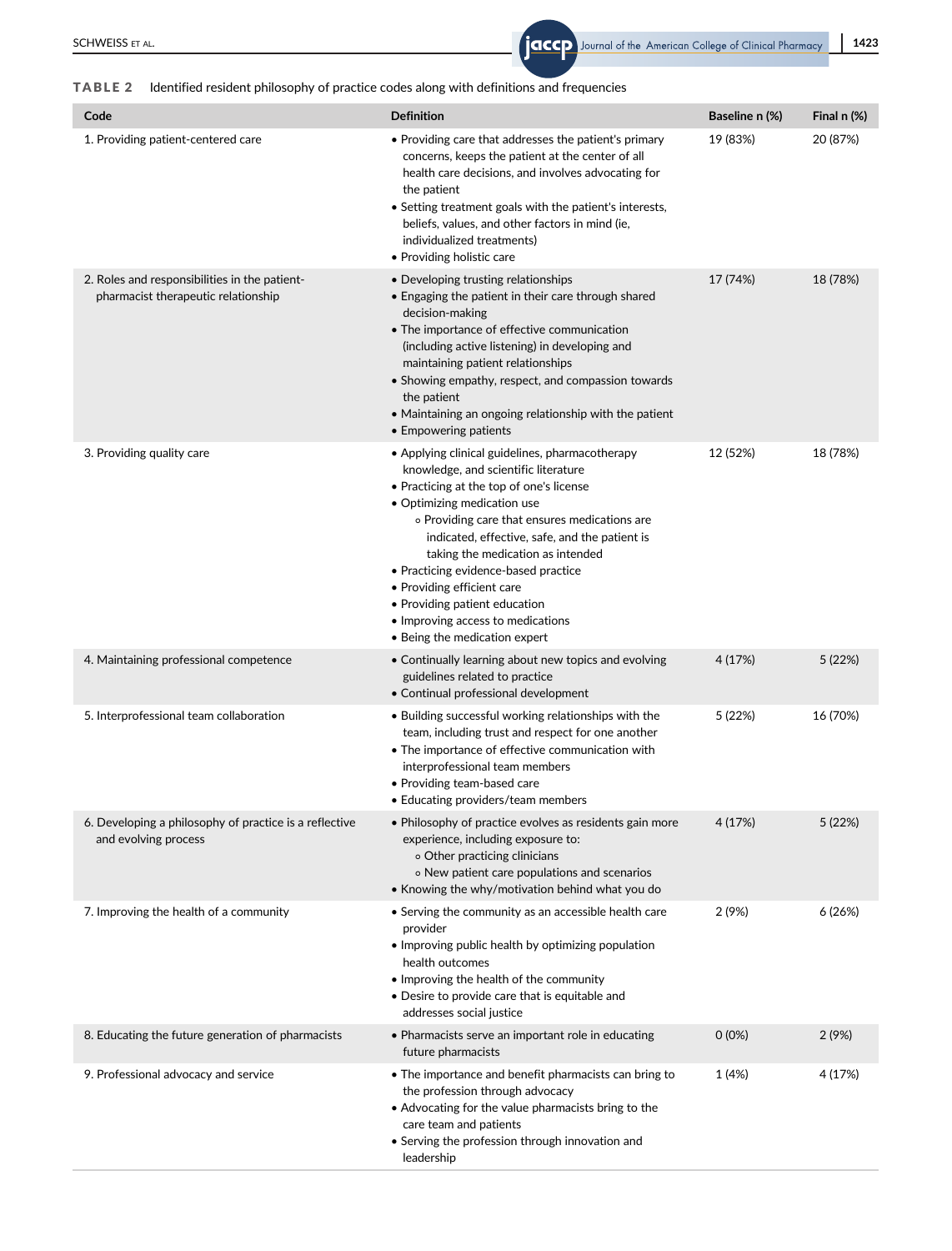health care decisions and advocating for the patient, if necessary. It also included setting treatment goals with the patient's interests, beliefs, values, and other factors in mind. As one resident stated: "My philosophy of practice centers around the patient and making sure to consider the patient's individual circumstances, beliefs, socioeconomic situation, etc."

## 3.1.2 | Roles and responsibilities in the patientpharmacist therapeutic relationship

The roles and responsibilities in the patient-pharmacist therapeutic relationship were described by residents as developing trusting relationships with patients, engaging patients in their care through shared decision making, and maintaining an ongoing relationship with the patient. They also stressed the importance of effective communication, showing empathy, compassion, and respect, and empowering patients. One resident wrote, "Having the ability to truly listen to a patient and his or her family members, take their concerns into consideration, and empathize with them is key. This will help to build a trusting relationship that will provide the most beneficial patient encounters."

## 3.1.3 | Providing quality care

When residents wrote about providing quality care, they included statements about applying clinical guidelines, pharmacotherapy knowledge, and scientific literature to their care. They also wrote about practicing to the top of one's license, optimizing medication use, performing evidence-based practice, and being the medication expert. As one resident wrote, "My philosophy of practice is to practice at the top of my license and to remain up to date on data and evidence to ensure I am providing quality care."

## 3.1.4 | Maintaining professional competence

Maintaining professional competence included statements about continually learning about new topics and evolving guidelines related to practice, as well as continual professional development. This was expressed by one resident when they wrote, "An additional key component is to be open to mastering topics outside of my comfort zone so that my knowledge continues to expand for the duration of my career."

## 3.1.5 | Interprofessional team collaboration

Interprofessional team collaboration presented in residents' PoPs as providing team-based care, building successful working relationships with the team, including trust and respect for one another, and the importance of effective communication with interprofessional team members. As one resident articulated, "As far as communication between myself and providers, I believe that there needs to be a

mutual respect for one another and our duties and responsibilities. This will ultimately help foster open communication and trust in one another that will lead to more team-based care for our patients."

## 3.1.6 | Developing a philosophy of practice is a reflective and evolving process

Residents described the reflective and evolving process of developing a PoP as understanding the "why" and motivation behind what you do as a pharmacist and stating that this evolves as one gains more experience, including exposure to other practicing clinicians and new patient populations. This was illustrated in one resident PoP when they wrote, "My personal philosophy of practice continues to evolve as I gain more experience in the field of pharmacy."

## 3.1.7 | Improving the health of the community

In their final PoPs, a number of residents included statements related to serving the community as an accessible health care provider, playing a role in public health by optimizing population health outcomes, improving the health of the community, and promoting health equity and justice. As one resident wrote, "While my main obligation is to individual patients, my servitude may at times extend beyond the individual to the communities I serve and society."

## 3.1.8 | Educating the future generation of pharmacists

Two residents included comments pertaining to "participating in student education to develop future pharmacists" and the important role pharmacists serve in educating future pharmacists. One resident expressed this as wanting to share their "knowledge, skills, values, and experiences to cultivate future generations of pharmacists."

#### 3.1.9 | Professional advocacy and service

Finally, there was an increase in statements from baseline to final PoPs related to the importance and benefit pharmacists can bring through professional advocacy and service. As one resident put, "I believe it is important to not only take initiative to advocate for my patients but also to advocate for pharmacists and the value we can provide to the health care team."

## 3.2 | End of residency small group discussions

During the small group discussions, residents who attended the University of Minnesota for pharmacy school noted that they had had previous exposure to PoP during their pharmacy curriculum, in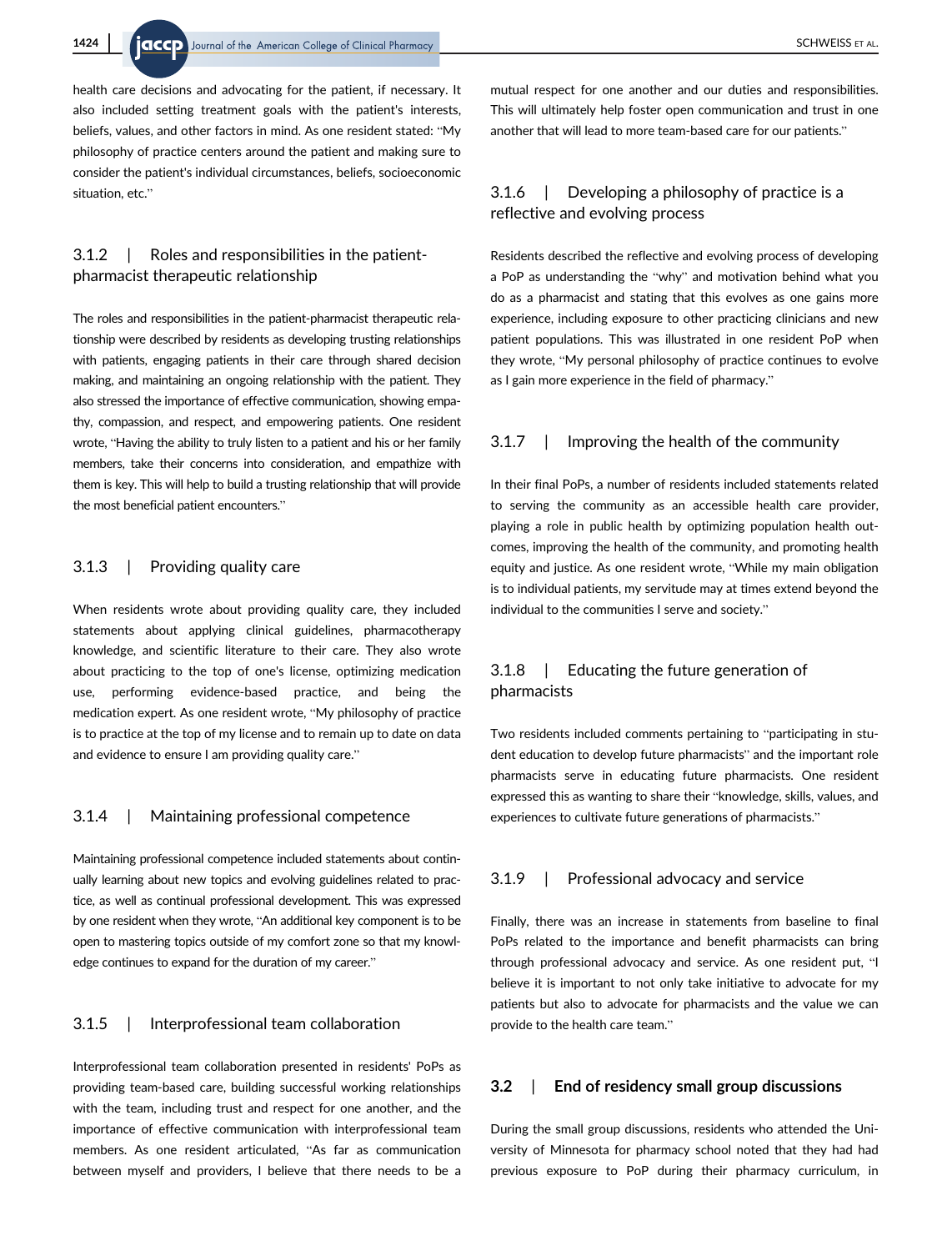contrast with others, and this was their first experience with PoP. Residents expressed that completing a PoP was intimidating at first and there was concern about wanting to provide "the right answer." However, many residents commented that their PoP grew and became more solidified during residency as they provided direct patient care in collaboration with the care team. Several noted that they gained a greater appreciation for interprofessional relationships, being patient-centered, building trusting patient relationships, the importance of patient advocacy, and their role as an educator. They also noted that moving forward, they felt having a PoP was useful for completing job applications and that their PoP would serve as the backbone of their practice and help them stay focused. One resident shared their thoughts on this:

> "I think when we look into our philosophy of practice, that helps to establish a bit of a why, or if you're dealing with a what am I doing here or what should I be doing, going back to the philosophy of practice helps to show where your values are and where you hope to contribute in that position. I think that it is something that I should continue to update with that in mind, knowing that I'll come through certain times of uncertainty and that philosophy of practice will help serve as a backbone for my purpose in that certain role."

Many residents expressed that they felt their PoP would evolve over time and may depend on their job setting. One resident also commented that the more personal a PoP is, the more useful it will be.

#### 4 | DISCUSSION

The findings of this study suggest that 1 year of residency training may influence PoP development. In the final PoPs, there was an increase in frequency in some codes, such as interprofessional collaboration and providing quality care, and the emergence of new codes, such as improving the health of a community and professional advocacy and service. The data suggest that 1 year of residency experience may lead to a greater understanding and appreciation for these concepts as they relate to PoP. Furthermore, this may also reflect the professional identity development that occurs during residency. The increased incidence of codes related to improving community health and providing quality care in the residents' final PoPs may be reflective of their exposure to continuous quality improvement projects and processes during residency training, in addition to increased experience gained in providing patient care overall.

One of the most substantial differences in PoP was the increased integration of "interprofessional team collaboration" from five residents at baseline to 16 at final submission. This shift in PoP may be due to increased interprofessional collaboration exposure in their experiences over a relatively short amount of time and further highlights how impactful these early years can be on the pharmacist's journey. This code may be an example of "hidden curriculum" learning, which includes values and norms that are taught through day-to-day

SCHWEISS ET AL. **1425** SCHWEISS ET AL.

interactions and experiences on the job, vs didactic education.<sup>18</sup> As research indicates, the impact of the "hidden curriculum" in medical resident training may reinforce how critical these early experiences can be on future professional development.<sup>18,19</sup> This study did not fully examine what types of experiences (positive or negative) the pharmacy residents obtained to make this shift; however, residency programs are held to accreditation standards requiring collaboration with other members of the health care team.<sup>20</sup> Also, this specific residency program emphasizes an interprofessional team approach to patient-centered care in its vision statement. Both of these efforts reinforce that the transition in PoP is a desired outcome for these pharmacy residents. Further research is needed to understand the specific types of experiences residents had that led to this change and why some residents did not include interprofessional team collaboration as a core component.

Two previous studies have examined the PoP of first-year student pharmacists and CMM pharmacists.<sup>5,11</sup> When comparing the codes that emerged in those studies with the codes that occurred with residents (file available upon request), there were several areas of overlap. However, there were two codes, "developing a PoP is a reflective and evolving process" and "educating a future generation of pharmacists," that were present in residents' PoPs that were not present in the other two studies. PoP being seen as a reflective and evolving process is not surprising given this study population. As residents enter into practice and are exposed to the realities and responsibilities of patient care, one may expect that their view of practice and professional responsibilities may evolve over time. Another area that residents brought up that were unique was educating the future generation of pharmacists. It is important to note that while a PoP and a teaching philosophy are distinct concepts, residents appeared to view preparation of future pharmacists as a responsibility within the philosophy of practice.

While residents' PoP codes aligned with the five core tenets of PoP previously proposed by Pestka and colleagues (meeting a societal need, assuming responsibility for optimizing medication use, embracing a patient-centered approach, caring through an ongoing patientpharmacist relationship, and working as a collaborative member of the health care team), $5$  as illustrated in Table 2, there was considerable variation in the codes that presented in residents' PoPs. Because PoP underpins the patient care process, it is important for pharmacists to adopt a unified PoP that includes all five PoP tenets. This is vital to pharmacists' professional identity and provides clear messaging to patients and the health care team about the role of the pharmacist. In this study, residents were not instructed that they needed to include the five tenets in their PoPs. However, to foster adoption of a consistent PoP for future residents, a next step may be to have them reflect on how what they wrote for their baseline PoP compares with the PoP tenets and reiterate the importance of a unifying PoP for pharmacy practice.

As residency directors and preceptors, it is important to support PoP development in learners and to emphasize the importance of a unified PoP for the profession as a whole. Some important questions to reflect upon when training learners include:

• Can the pharmacy profession's PoP be articulated to learners?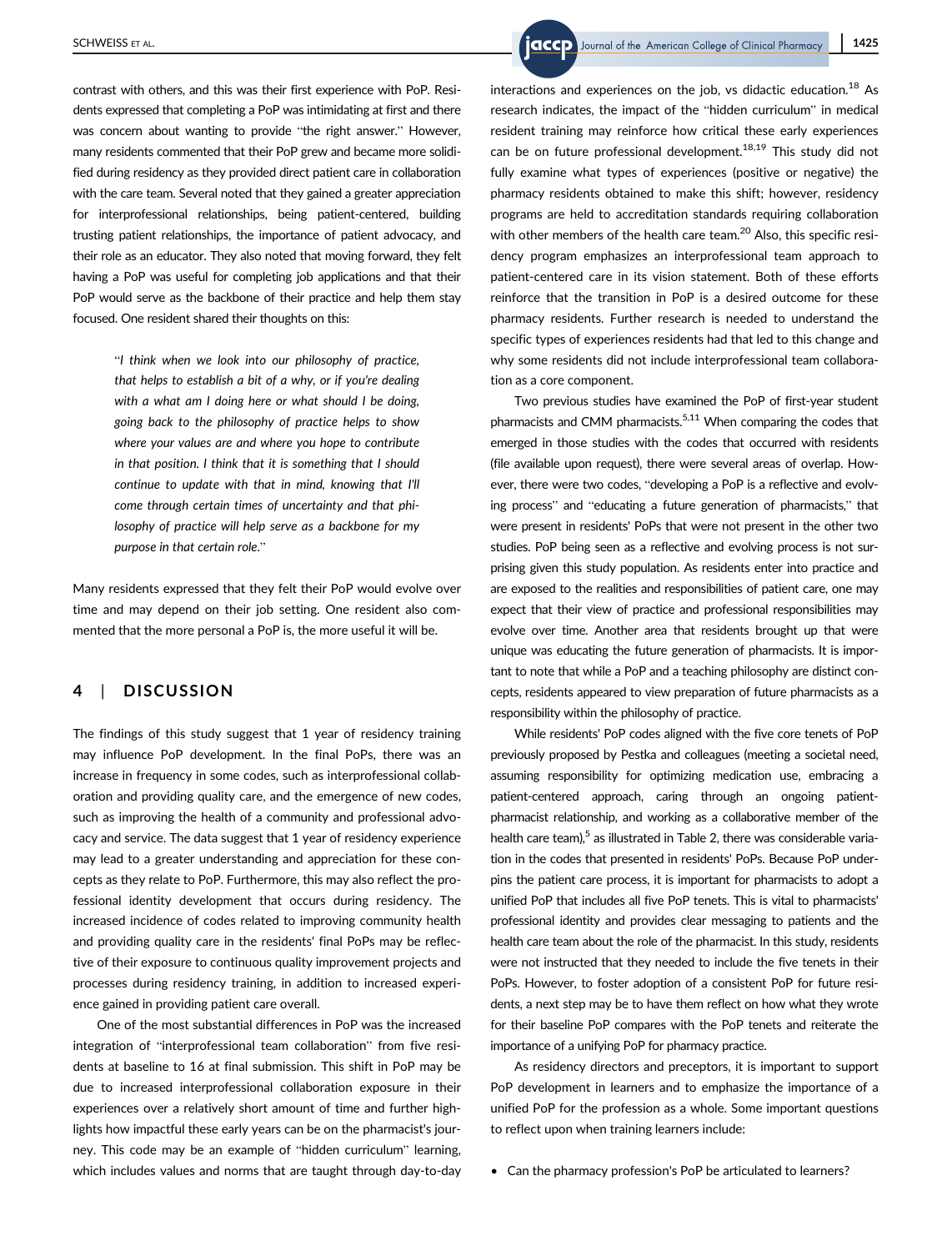- Does the practice exemplify the tenets of the PoP?
- Do learners (student pharmacists and pharmacy residents) have exposure to PoP in action during their experiential education and residency training? If so, is it consistent?

Exemplifying, teaching, and making space for discussion and reflection on PoP are important steps in helping learners adopt a unified PoP as part of their professional identity and should be a part of all accredited residency training programs.

# 5 | LIMITATIONS

There were a number of limitations in this study that should be considered. The findings represent one cohort of one residency program in Minnesota, assessing change over 9 months. Therefore, residents in other residency programs, particularly in different care settings, may articulate PoP differently. In addition, when drafting their PoP, residents may have provided socially desirable responses. In fact, this was mentioned by residents in the final small group discussions when they stated they felt a need to provide "the right answer." In addition, there were significant changes facing society and health care professionals during this particular timeframe, including the coronavirus disease 2019 (COVID-19) pandemic and social unrest, which could have impacted residents' views of PoP. Also, some pharmacy residents had previous exposure to the concept of PoP during their pharmacy school curriculum, which may have impacted their perception and development of PoP. Finally, formal analysis of the small group discussion data was not completed, but rather the transcriptions were reviewed to further inform the written PoPs.

# 6 | CONCLUSION

PoP is foundational to guiding practice and this study examined how residents articulate their PoPs at the beginning vs the end of residency. The results suggest that PGY-1 residency training had an effect on pharmacy residents' PoPs. The findings, when compared with other research focused on PoP development, suggests that experiential training may be influential in the evolution of individual PoPs. It is important to combine and adopt the findings of these studies in the education of future pharmacist practitioners and among the profession as a whole. As providers of patient care, it is imperative to have a unified philosophy of practice within the pharmacy profession, similar to other health care professionals.

## CONFLICT OF INTEREST

The authors declare no conflicts of interest.

## ORCID

Keri D. Hager D <https://orcid.org/0000-0002-2075-3910> Jody L. Lounsbery **b** <https://orcid.org/0000-0002-3197-5412> Deborah L. Pestka D <https://orcid.org/0000-0001-5096-1991>

#### REFERENCES

- 1. Cipolle R, Strand L, Morley P. Pharmaceutical care practice. The patient-centered approach to medication management. 3rd ed. New York, NY: McGraw-Hill, 2012.
- 2. Pestka DL, Frail CK, Sorge LA, Funk KA, Roth McClurg MT, Sorensen TD. The practice management components needed to support comprehensive medication management in primary care clinics. J Am Coll Clin Pharm. 2020;3(2):438–447.
- 3. Joint Commission of Pharmacy Practitioners. The pharmacists' patient care process. Published 2014. Accessed April 26, 2021. [https://jcpp.](https://jcpp.net/patient-care-process/) [net/patient-care-process/.](https://jcpp.net/patient-care-process/)
- 4. Berwick D, Hiatt H, Janeway P, Smith R. An ethical code for everybody in health care. London, England: BMJ; 1997.
- 5. Pestka DL, Sorge LA, McClurg MR, Sorensen TD. The philosophy of practice for comprehensive medication management: Evaluating its meaning and application by practitioners. Pharmacotherapy. 2018; 38(1):69–79.
- 6. Livet M, Blanchard C, Sorensen TD, Roth McClurg M. An implementation system for medication optimization: Operationalizing comprehensive medication management delivery in primary care. J Am Coll Clin Pharm. 2018;1(1):14–20.
- 7. Harris I, Phillips B, Boyce E, et al. Clinical pharmacy should adopt a consistent process of direct patient care. Pharmacotherapy. 2014;34 (8):e133–e148.
- 8. CMM in Primary Care Research Team. The patient care process for delivering comprehensive medication management (CMM): Optimizing medication use in patient-centered, team-based care settings; 2018. Accessed April 26, 2021. [http://www.accp.com/cmm\\_care\\_](http://www.accp.com/cmm_care_process) [process.](http://www.accp.com/cmm_care_process)
- 9. Patient Centered Primary Care Collaborative. The patient-centered medical home: Integrating comprehensive medication management to optimize patient outcomes. Washington, DC, Patient Centered Primary Care Collaborative; 2012 Accessed April 26, 2021. [https://gtmr.org/](https://gtmr.org/resources/the-patient-centered-medical-home-integrating-comprehensive-medication-management-to-optimize-patient-outcomes-2nd-edition/) [resources/the-patient-centered-medical-home-integrating](https://gtmr.org/resources/the-patient-centered-medical-home-integrating-comprehensive-medication-management-to-optimize-patient-outcomes-2nd-edition/)[comprehensive-medication-management-to-optimize-patient](https://gtmr.org/resources/the-patient-centered-medical-home-integrating-comprehensive-medication-management-to-optimize-patient-outcomes-2nd-edition/)[outcomes-2nd-edition/](https://gtmr.org/resources/the-patient-centered-medical-home-integrating-comprehensive-medication-management-to-optimize-patient-outcomes-2nd-edition/).
- 10. Kolar C, Hager K, Losinski V. Teaching the philosophy of practice as a key component of pharmaceutical care practice. Inov Pharm. 2018; 9(1):18.
- 11. Pestka DL, Hager KD. A compass for care: Evaluating first-year pharmacy students' philosophy of practice. Curr Pharm Teach Learn. 2020; 12(6):656–662.
- 12. Sawatsky AP, Santivasi WL, Nordhues HC, et al. Autonomy and professional identity formation in residency training: A qualitative study. Med Educ. 2020;54(7):616–627.
- 13. Cruess RL, Cruess SR, Boudreau JD, Snell L, Steinert Y. A schematic representation of the professional identity formation and socialization of medical students and residents: A guide for medical educators. Acad Med. 2015;90(6):718–725.
- 14. Schweiss SK, Westberg SM, Moon JY, Sorensen TD. Expanding ambulatory care pharmacy residency education through a multisite university-affiliated model. J Pharm Pract. 2017;30(6): 643–649.
- 15. College of Pharmacy University of Minnesota. Postgraduate Pharmacy Residency Program. 2021. Accessed January 8, 2021. [https://](https://www.pharmacy.umn.edu/degrees-and-programs/postgraduate-pharmacy-residency-program) [www.pharmacy.umn.edu/degrees-and-programs/postgraduate](https://www.pharmacy.umn.edu/degrees-and-programs/postgraduate-pharmacy-residency-program)[pharmacy-residency-program](https://www.pharmacy.umn.edu/degrees-and-programs/postgraduate-pharmacy-residency-program).
- 16. Creswell J, Poth C. Qualitative inquiry and research design: Choosing among five approaches. 4th ed. London: SAGE Publications: 2018.
- 17. O'Brien BC, Harris IB, Beckman TJ, Reed DA, Cook DA. Standards for reporting qualitative research: A synthesis of recommendations. Acad Med. 2014;89(9):1245–1251.
- 18. Mahood S. Medical education: Beware the hidden curriculum. Can Fam Physician. 2011;57(9):983–985. [https://pubmed.ncbi.nlm.nih.](https://pubmed.ncbi.nlm.nih.gov/21918135/) [gov/21918135/.](https://pubmed.ncbi.nlm.nih.gov/21918135/)